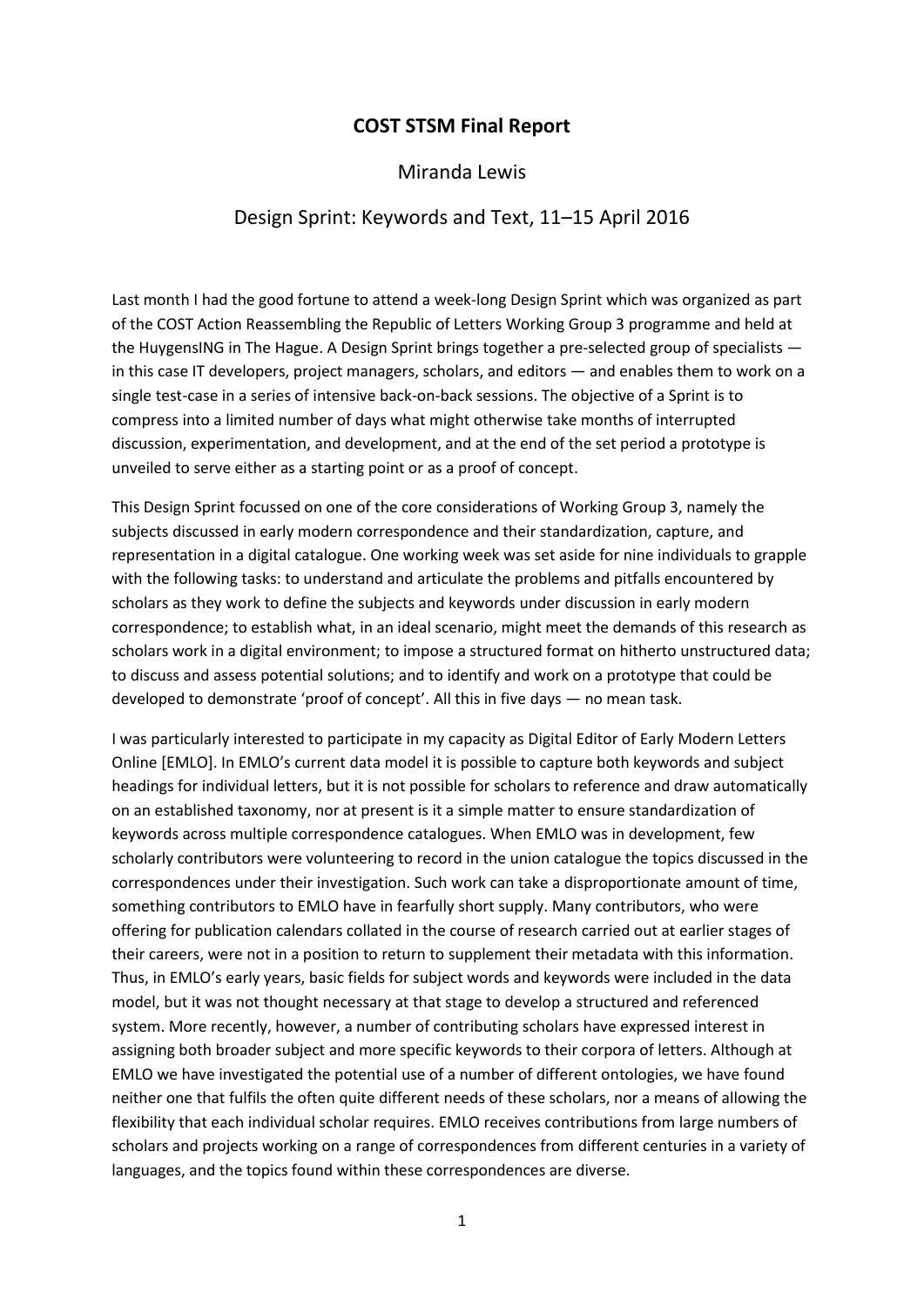The five days of the Sprint at HuygensING were divided clearly into separate sessions by the indefatigable and clear-headed Sprint coordinator, IT project manager Astrid Kulsom. With admirable skill and aptitude, she guided the assembled group through the initial stage of identifying and 'unpacking' the problem, which came in the form of the subject of doctoral student Karen Hollewand's subject of research —Dutch scholar Hadriaan Beverland (1650–1716).

Beverland proved an inspired — and entertaining — case study. Banished from the United Provinces in 1679 for reasons you may guess when you read the second half of this sentence, he was obsessed with exploring in his written work and correspondence (in alphabetical order, rather than priority of subject) scholarship, scripture, sex, and sin. Best known from his somewhat louche depiction in a portrait attributed to Ary de Vois and now in the Rijksmuseum (I can't resist mentioning it is worth seeking out Beverland as he leans back in his chair, pipe in hand, with a scantily clad woman, usually described as a prostitute, at his side), Beverland gave us all the *double entrendres* we could have asked for, as well as proof that there are certain topics only a human eye is able to tag: Venus; or sin; or *voluptas*. We found in Beveland problems that arise from the use of different languages, the 'you say *prodraga*, and I say gout; he says *kramp* and she says *gicht*' issues. Using a small selection of his letters, we were able to discuss how ideally scholars need access to multiple ontologies (for example, the Library of Congress classifications, or Iconclass, or InPhO, etc.) as well as to early modern classification lists; how they need access to a range of dictionaries (Oxford English Dictionary, Lewis and Short, Duden, Larousse, etc.). We determined quickly that established ontologies were not detailed enough for our needs, that scholars would have to be provided with a structured method of adding their own terms, sometimes terms very specific to the correspondence upon which they worked and sometimes terms shared across other early modern correspondences. We recognised that scholars would need the ability to add annotations to certain keywords to explain their usage, their meaning(s), and the editorial decisions behind the word's selection so that other scholars could see at a glance whether a particular 'user-added keyword' was the one they needed to select (rather than creating a duplicate or variant). And we agreed that to make these 'user-added' keywords meaningful and to connect them usefully to larger schemas, they should be linked to terms (and thus, by extension, to branches) that exist in established ontologies. Following demonstrations from Walter Ravenek (IT Developer of the Circulation of Knowledge project's *ePistolarium* database) and Charles van den Heuvel (Professor of Digital Method in Historical Disciplines) and with significant input from Ludovica Marinucci (Università di Cagliari, currently on an internship at the HuygensING during which she is working on the use of keywords for mapping between the letters and texts of Christiaan Huygens), we considered the potential for extracting automatically generated keywords, subsequently gathered under topic headings, from digitized text and then discussed how this would have to be combined with oversight from scholars who would need to be able to link back to the original digital transcription.

We spent a day pondering these problems, brainstorming, and compiling a wish-list. Day Two was a devoted to sketching ideas and coming to terms (no pun intended!) with what might be possible. 'Decision day' was midweek: what would be possible within the constraints of the Sprint. And it was at this point that IT Developer René van der Ark withdrew to his workstation to focus on the prototype. His work moved centre stage on Day Four as the prototype was run back and forth through various iterations as suggestions were sought and updates delivered, authority files downloaded and incorporated, and what was not deemed possible or practical to include was channelled into a 'roadmap' for future consideration. And then came the 'Day of the Proof of